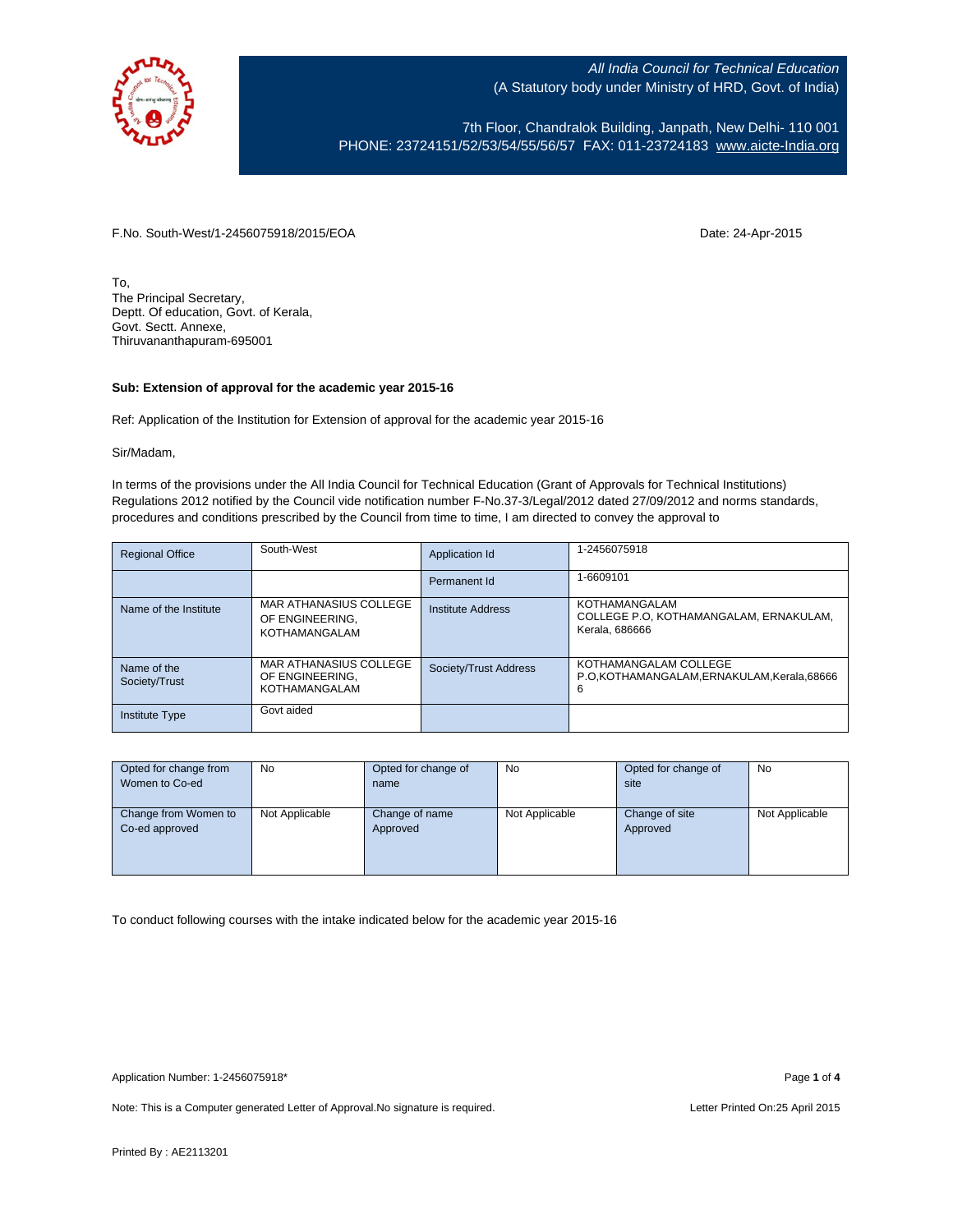

7th Floor, Chandralok Building, Janpath, New Delhi- 110 001 PHONE: 23724151/52/53/54/55/56/57 FAX: 011-23724183 [www.aicte-India.org](http://www.aicte-india.org/)

| Application Id: 1-2456075918                          |              | Course                                    |                                                                                            | <b>Affiliating Body</b>    |                                              |                     |                            |                     |                                          |           |
|-------------------------------------------------------|--------------|-------------------------------------------|--------------------------------------------------------------------------------------------|----------------------------|----------------------------------------------|---------------------|----------------------------|---------------------|------------------------------------------|-----------|
| <b>Shift</b><br>Program<br>Level                      |              |                                           |                                                                                            |                            |                                              | Intake Approved for | <b>NRI Approval status</b> | PIO Approval status | Foreign Collaboration<br>Approval status |           |
|                                                       |              |                                           |                                                                                            | Full/Part Time             |                                              | Intake 2014-15      | $15 - 16$                  |                     |                                          |           |
| <b>ENGINEERING</b><br><b>AND</b><br><b>TECHNOLOGY</b> | 1st<br>Shift | <b>POST</b><br><b>GRADUA</b><br><b>TE</b> | <b>COMPUTER AIDED</b><br><b>STRUCTURAL</b><br><b>ENGINEERING</b>                           | FULL<br><b>TIME</b>        | Mahatma<br>Gandhi<br>Unversity,<br>Kottayam  | 18                  | 18                         | <b>NA</b>           | $N_A$                                    | <b>NA</b> |
| <b>ENGINEERING</b><br><b>AND</b><br><b>TECHNOLOGY</b> | 1st<br>Shift | POST<br><b>GRADUA</b><br><b>TE</b>        | <b>COMPUTER</b><br><b>SCIENCE AND</b><br><b>ENGINEERING</b>                                | <b>FULL</b><br><b>TIME</b> | Mahatma<br>Gandhi<br>Unversity,<br>Kottayam  | 24                  | $\overline{24}$            | N <sub>A</sub>      | $N_A$                                    | <b>NA</b> |
| <b>ENGINEERING</b><br><b>AND</b><br><b>TECHNOLOGY</b> | 1st<br>Shift | <b>POST</b><br><b>GRADUA</b><br><b>TE</b> | <b>POWER</b><br><b>ELECTRONICS</b>                                                         | <b>FULL</b><br><b>TIME</b> | Mahatma<br>Gandhi<br>Unversity,<br>Kottayam  | 18                  | 18                         | <b>NA</b>           | <b>NA</b>                                | <b>NA</b> |
| <b>ENGINEERING</b><br><b>AND</b><br><b>TECHNOLOGY</b> | 1st<br>Shift | POST<br><b>GRADUA</b><br><b>TE</b>        | <b>POWER</b><br><b>ELECTRONICS</b><br><b>AND POWER</b><br><b>SYSTEMS</b>                   | <b>FULL</b><br><b>TIME</b> | Mahatma<br>Gandhi<br>University,<br>Kottayam | $\overline{24}$     | $\overline{24}$            | NA                  | $N_A$                                    | <b>NA</b> |
| <b>ENGINEERING</b><br><b>AND</b><br><b>TECHNOLOGY</b> | 1st<br>Shift | POST<br><b>GRADUA</b><br><b>TE</b>        | <b>PRODUCTION</b><br>AND INDUSTRIAL<br><b>ENGINEERING</b>                                  | <b>FULL</b><br><b>TIME</b> | Mahatma<br>Gandhi<br>Unversity,<br>Kottayam  | 18                  | 18                         | <b>NA</b>           | <b>NA</b>                                | <b>NA</b> |
| <b>ENGINEERING</b><br><b>AND</b><br><b>TECHNOLOGY</b> | 1st<br>Shift | <b>POST</b><br><b>GRADUA</b><br><b>TE</b> | <b>STRUCTURAL</b><br><b>ENGINEERING</b><br><b>AND</b><br><b>CONSTRUCTION</b><br>MANAGEMENT | <b>FULL</b><br><b>TIME</b> | Mahatma<br>Gandhi<br>Unversity,<br>Kottayam  | 24                  | 24                         | <b>NA</b>           | $N_A$                                    | <b>NA</b> |
| <b>ENGINEERING</b><br><b>AND</b><br><b>TECHNOLOGY</b> | 1st<br>Shift | POST<br><b>GRADUA</b><br><b>TE</b>        | <b>THERMAL POWER</b><br><b>ENGINEERING</b>                                                 | <b>FULL</b><br><b>TIME</b> | Mahatma<br>Gandhi<br>Unversity,<br>Kottayam  | $\overline{24}$     | 24                         | NA                  | $\overline{\mathsf{NA}}$                 | <b>NA</b> |
| <b>ENGINEERING</b><br><b>AND</b><br><b>TECHNOLOGY</b> | 1st<br>Shift | <b>POST</b><br><b>GRADUA</b><br>TE        | <b>TRANSPORTATIO</b><br>N ENGINEERING                                                      | <b>FULL</b><br><b>TIME</b> | Mahatma<br>Gandhi<br>University,<br>Kottayam | 24                  | 24                         | <b>NA</b>           | <b>NA</b>                                | <b>NA</b> |

Application Number: 1-2456075918\* Page **2** of **4**

Note: This is a Computer generated Letter of Approval. No signature is required. Letter Printed On:25 April 2015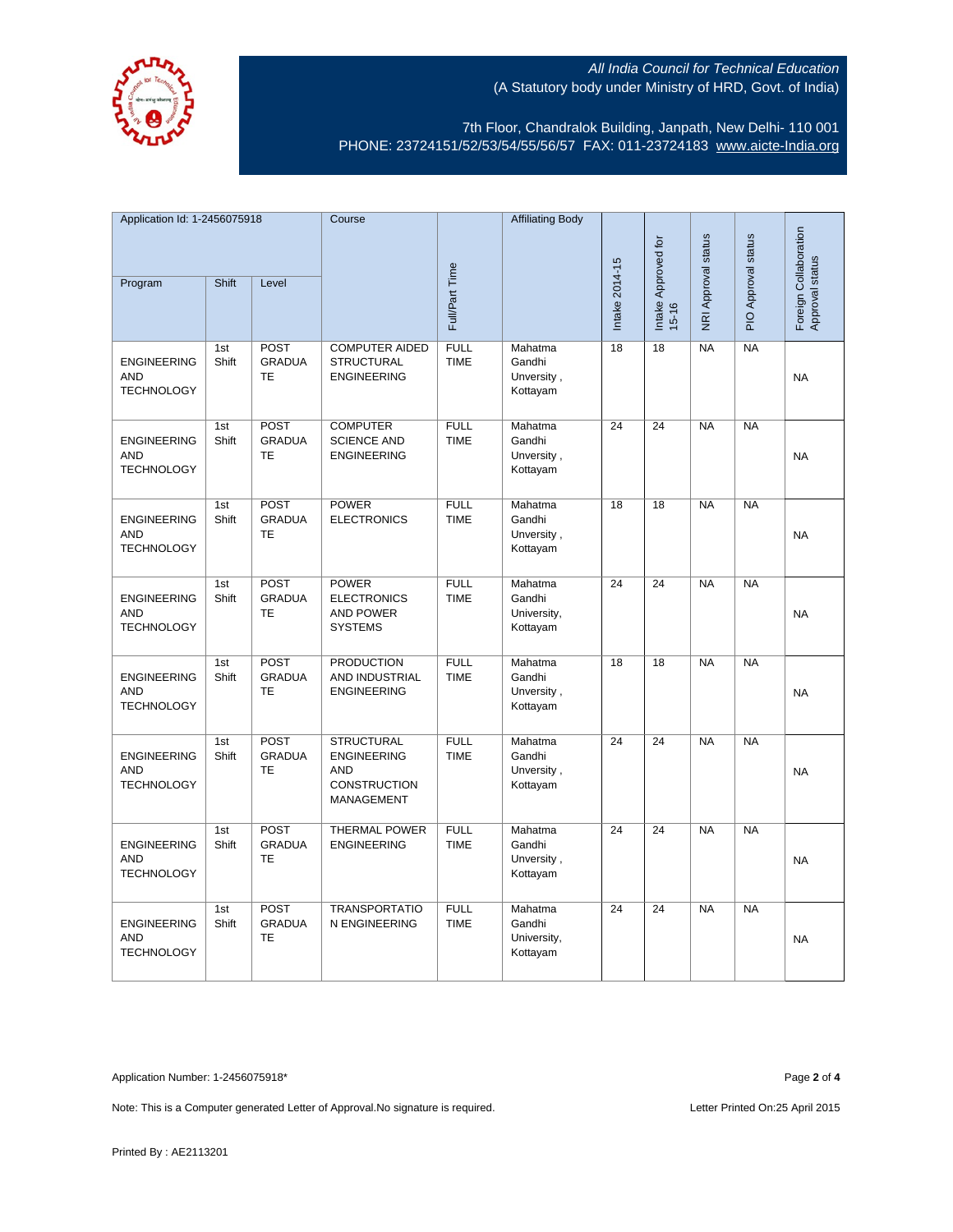

7th Floor, Chandralok Building, Janpath, New Delhi- 110 001 PHONE: 23724151/52/53/54/55/56/57 FAX: 011-23724183 [www.aicte-India.org](http://www.aicte-india.org/)

| Application Id: 1-2456075918                          |              | Course                                     |                                                                   | <b>Affiliating Body</b>    |                                             |                |                                  |                     |                     |                                          |
|-------------------------------------------------------|--------------|--------------------------------------------|-------------------------------------------------------------------|----------------------------|---------------------------------------------|----------------|----------------------------------|---------------------|---------------------|------------------------------------------|
| Program                                               | Shift        | Level                                      |                                                                   | Full/Part Time             |                                             | Intake 2014-15 | Intake Approved for<br>$15 - 16$ | NRI Approval status | PIO Approval status | Foreign Collaboration<br>Approval status |
| <b>ENGINEERING</b><br><b>AND</b><br><b>TECHNOLOGY</b> | 1st<br>Shift | <b>POST</b><br><b>GRADUA</b><br><b>TE</b>  | <b>VLSI AND</b><br><b>EMBEDDED</b><br><b>SYSTEMS</b>              | <b>FULL</b><br><b>TIME</b> | Mahatma<br>Gandhi<br>Unversity,<br>Kottayam | 24             | 24                               | <b>NA</b>           | <b>NA</b>           | <b>NA</b>                                |
| <b>ENGINEERING</b><br><b>AND</b><br><b>TECHNOLOGY</b> | 1st<br>Shift | <b>UNDER</b><br><b>GRADUA</b><br><b>TE</b> | <b>CIVIL</b><br><b>ENGINEERING</b>                                | <b>FULL</b><br><b>TIME</b> | Mahatma<br>Gandhi<br>Unversity,<br>Kottayam | 120            | 120                              | NA                  | <b>NA</b>           | <b>NA</b>                                |
| <b>ENGINEERING</b><br><b>AND</b><br><b>TECHNOLOGY</b> | 1st<br>Shift | <b>UNDER</b><br><b>GRADUA</b><br><b>TE</b> | <b>COMPUTER</b><br><b>SCIENCE AND</b><br><b>ENGINEERING</b>       | <b>FULL</b><br><b>TIME</b> | Mahatma<br>Gandhi<br>Unversity,<br>Kottayam | 60             | 60                               | <b>NA</b>           | <b>NA</b>           | <b>NA</b>                                |
| <b>ENGINEERING</b><br><b>AND</b><br><b>TECHNOLOGY</b> | 1st<br>Shift | <b>UNDER</b><br><b>GRADUA</b><br><b>TE</b> | <b>ELECTRICAL AND</b><br><b>ELECTRONICS</b><br><b>ENGINEERING</b> | <b>FULL</b><br><b>TIME</b> | Mahatma<br>Gandhi<br>Unversity,<br>Kottayam | 120            | 120                              | <b>NA</b>           | <b>NA</b>           | <b>NA</b>                                |
| <b>ENGINEERING</b><br><b>AND</b><br><b>TECHNOLOGY</b> | 1st<br>Shift | <b>UNDER</b><br><b>GRADUA</b><br><b>TE</b> | <b>ELECTRONICS &amp;</b><br><b>COMMUNICATION</b><br><b>ENGG</b>   | <b>FULL</b><br><b>TIME</b> | Mahatma<br>Gandhi<br>Unversity,<br>Kottayam | 120            | 120                              | NA                  | NA                  | <b>NA</b>                                |
| <b>ENGINEERING</b><br><b>AND</b><br><b>TECHNOLOGY</b> | 1st<br>Shift | <b>UNDER</b><br><b>GRADUA</b><br><b>TE</b> | <b>MECHANICAL</b><br><b>ENGINEERING</b>                           | <b>FULL</b><br><b>TIME</b> | Mahatma<br>Gandhi<br>Unversity,<br>Kottayam | 120            | 120                              | <b>NA</b>           | <b>NA</b>           | <b>NA</b>                                |
| <b>MCA</b>                                            | 1st<br>Shift | <b>POST</b><br><b>GRADUA</b><br><b>TE</b>  | <b>MASTERS IN</b><br><b>COMPUTER</b><br><b>APPLICATIONS</b>       | <b>FULL</b><br><b>TIME</b> | Mahatma<br>Gandhi<br>Unversity,<br>Kottayam | 30             | 30                               | <b>NA</b>           | <b>NA</b>           | <b>NA</b>                                |

Note: Validity of the course details may be verified at www.aicte-india.org>departments>approvals

The above mentioned approval is subject to the condition that MAR ATHANASIUS COLLEGE OF ENGINEERING, KOTHAMANGALAM shall follow and adhere to the Regulations, guidelines and directions issued by AICTE from time to time and the undertaking / affidavit given by the institution along with the application submitted by the institution on portal.

Note: This is a Computer generated Letter of Approval.No signature is required. Letter Printed On:25 April 2015